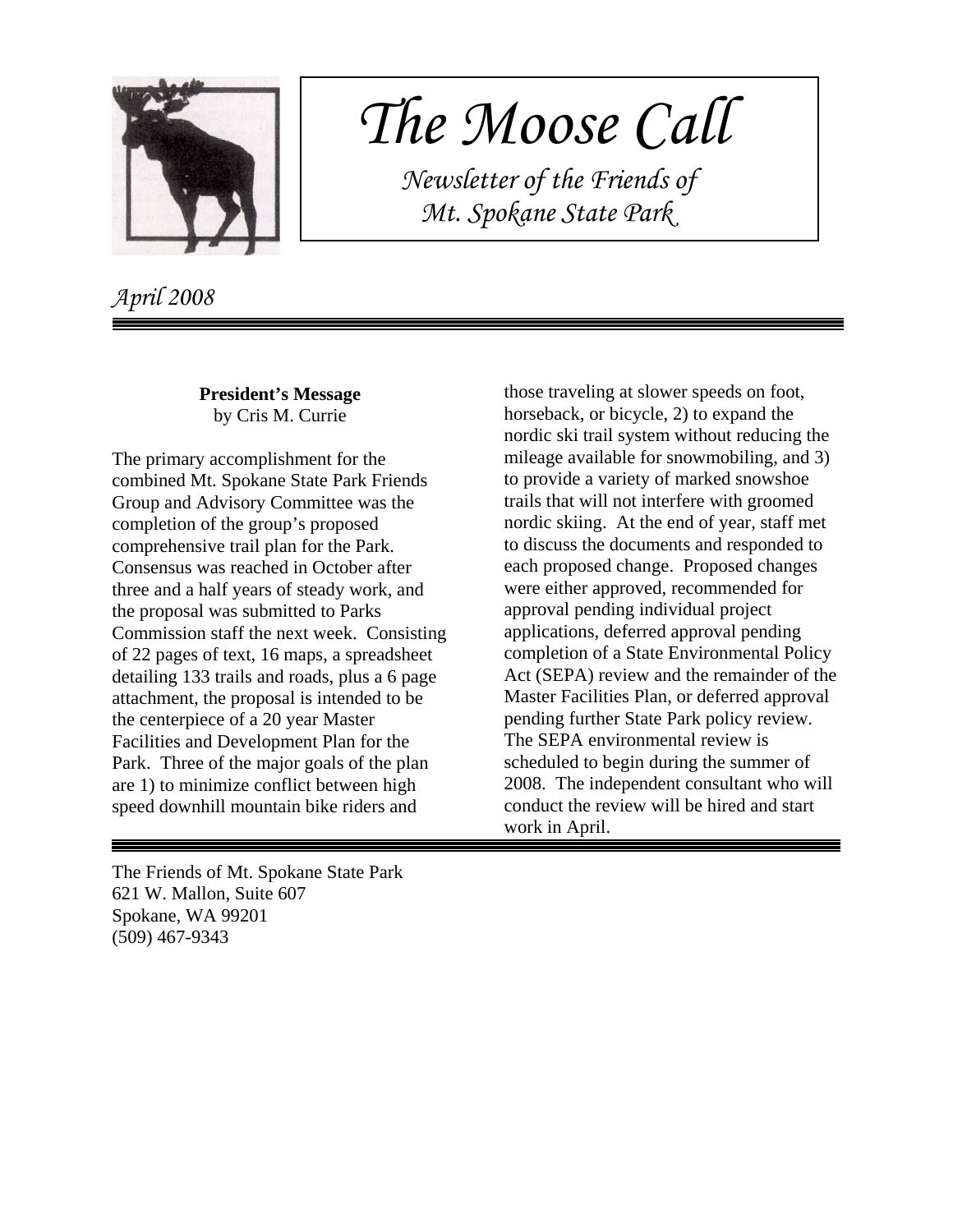## **Proposed New Summer Trails**

The proposed trail plan seeks to address the increasing demand for high quality outdoor recreation in the Spokane area while balancing the need to protect the natural resources on which that demand is built. It is of course impossible to expand recreational facilities without infringing on the environment to some extent, but our hope is that significant improvements to the trail system can be made such that erosion is reduced, trails are easier to maintain, use is somewhat more spread out, and conflict between user groups is reduced.

One key idea is to increase the number of options for summer travel between the Park entrance and the summit of Mt. Spokane. Currently, two main choices exist: 1) Trail 115 starting from Bear Creek Lodge to the saddle between Mt. Kit Carson and Beauty Mountain (Saddle Junction) and then proceeding up Trail 135 to the summit, and 2) Trail 110 to Saddle Junction and up the same Trail 135. With the advent of high speed downhill mountain biking, these two routes have seen substantially increased use. Accidents and complaints have also increased involving those descending at higher speeds than those ascending. Our proposal seeks to address this problem first by adding an additional route to the summit that would serve as the primary route for non-mechanized travel. From the Park entrance, the route would follow existing Trail 110 and connect to Trail 100 just above the Kit Carson Loop Road. It would follow Trail 100 east and then junction with a rerouted Trail 101 that would head due north to Bald Knob south of the summit road. Once at the campground, the route would follow a new Trail 191 up across the bald area to the summit.

The second piece in the puzzle is to reroute Trail 115 (renumbered as Trail 140) from Smith Gap to its junction with the Mt. Kit Carson Summit Trail 170. Currently

this trail follows the fall line and is badly eroded. The reroute has already been flagged by volunteers **Mike Brixey**, **Anita** and **Liz Boyden**, and **Cris Currie** working with Steve Christensen. When finished, it will meet the proposed new standard of a 10% maximum average grade. Gentler trails are much easier to maintain, easier to hike and ride, and (according to the International Mountain Biking Association) are more fun to descend on a bike because an even speed can be maintained without riding the brakes. When technical features are added to the tread such as rocks, holes, and drop-offs, the trail can be made more challenging at even slower speeds. Slower downhill speeds mean increased safety and fewer conflicts with those traveling uphill. While downhill riding would not be prohibited on Trail 110 (where sightlines will be improved), it would be strongly encouraged on Trail 140. With the addition of more technical features, Trail 140 should become the preferred route for advanced downhill riders, while Trails 110, 101, and 191 should become the preferred route for non-mechanized travel.

## **Other Proposed New Trails**

Proposed Trail 141 will link the bottom of Trails 110 and 115 so that the need to travel on the highway to complete a loop with the Lower Kit Carson Loop Road will be eliminated. Proposed Trail 180 will follow the ridge top just north of the Day Road between the west Park entrance and the Kit Carson Loop Road. This trail will close a loop with the Day Road in a part of the Park which currently sees little use. Proposed Trail 190 will completely encircle the summit of Mt. Spokane at approximately 5000', and include the existing Trail 130 between Bald Knob and the CCC cabin. This trail will be significantly higher than the existing Chair 4 Road and will offer better views and much less elevation gain and loss.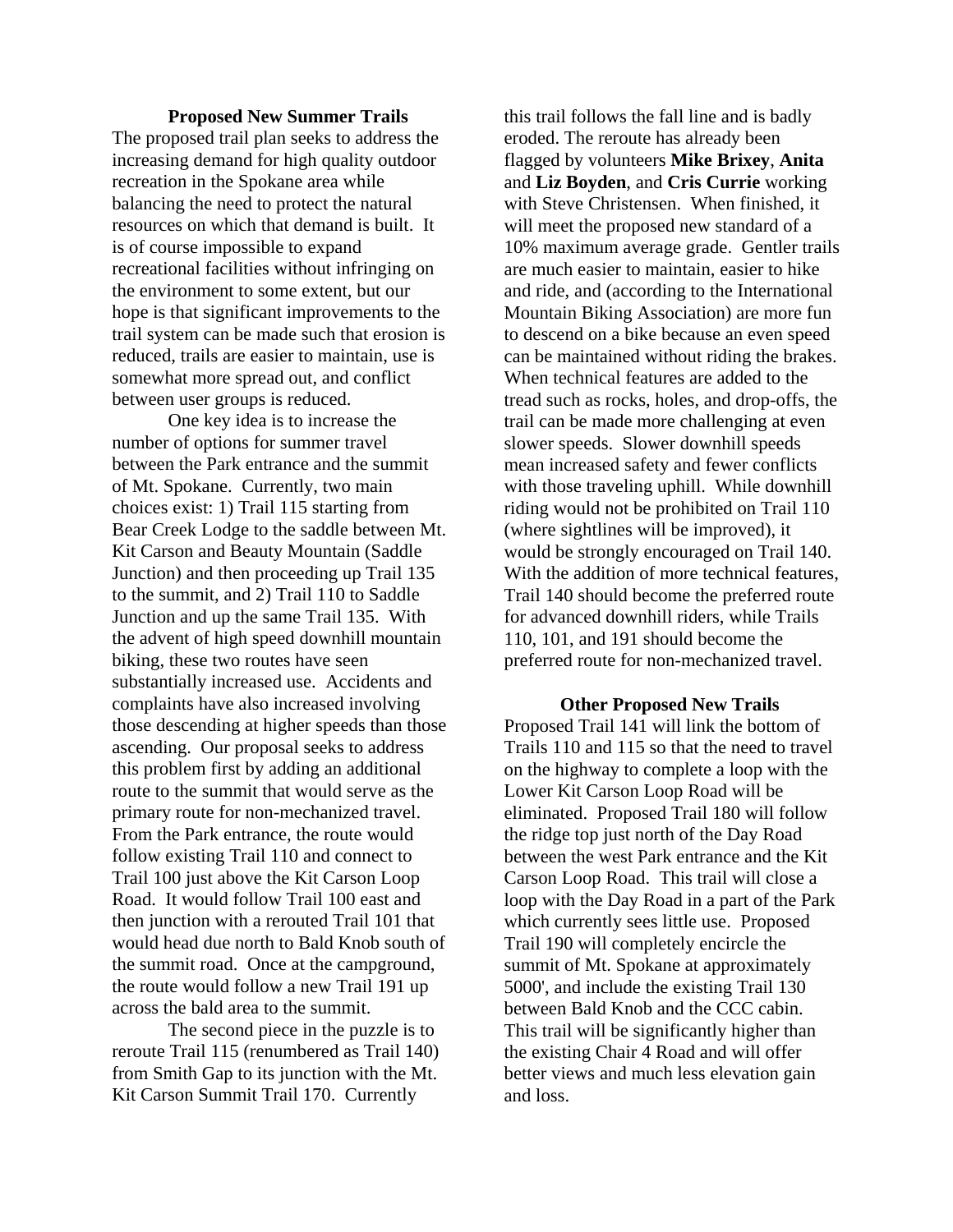## **Winter Improvements**

The proposed trail plan also seeks to improve facilities for nordic skiers and snowshoers while maintaining existing services for snowmobilers. An agreement was reached with the alpine ski concessionaire to permit access to the summit for snowshoers and backcountry skiers on a straight line between the campground and the KXLY summit towers. This route is south of the groomed and patrolled ski area and east of the snowmobile summit corridor. With the construction of rerouted Trails 140 and 101, and new Trail 141, loop options for snowshoers will be greatly enhanced. There is also discussion of building a winter day use/summer overnight rental hut in the vicinity of the Lower Kit Carson Loop Road that could serve as a snowshoeing center.

Part of the nordic ski trail expansion proposal was already implemented this winter season. Volunteers representing the local nordic club, the snowmobile club, and the Friends Group met several times with the Park Manager, the snowmobile groomer operator, and the chief forester of the Inland Empire Paper Company (IEP) to devise a plan to expand the nordic ski trail system by shifting snowmobile grooming to alternative roads within the IEP system and using roads that had previously been groomed for snowmobiling for nordic skiing. Discussions were not easy, but consensus was reached in July and almost immediately, IEP went to work constructing two new short connecting trails and brushing out an abandoned road for the snowmobiles, while nordic club volunteers helped brush out old roads for skiing. The nordic club then committed to raising \$16,000 over the next year to reimburse IEP for their costs. As a result, six miles of exciting new nordic trails opened this season with no net loss in mileage for snowmobiling. Phase 2 of the proposal involves building a mile of new

road on Park land downhill of the existing Linder Ridge Road so that the road can be groomed for nordic skiing. The new snowmobile trail would connect to existing IEP roads and the existing groomed trail system, including the shared bridge across Brickel Creek. Snowmobilers and skiers will need to continue to share this bridge, since building a separate bridge would be prohibitively expensive.

This has been the first expansion of the nordic trail system since 1996 when the Quartz Loop trail was added, and the largest single expansion since the trail system started in 1982. Obviously, nordic skiers are excited, especially since it now seems possible to think about hosting world class events at Mt. Spokane. As of February 22, about \$14,000.00 has been raised! Checks can be made payable to SNSEF and mailed to PO Box 501, Spokane, WA 99210. Mugs, maps and wine glasses are available as premiums.

 **Other Elements of the Master Plan** Because the Friends Group/Advisory Committee took the initiative four years ago to begin creating a master trail plan, Park Commission staff are now committed to completing a 20 year Master Facilities and Development Plan for Mt. Spokane within 2-3 years. In addition to the trail plan portion, the master plan will also include plans for improvements for alpine skiing, additional parking and utilities capacity, and additional facilities for overnight accommodations.

While the Friends have not made any specific proposals at this time, the master plan might also include additional facilities at one or more of the other Park entrances, a new location for the shop and Park office, and a rebuilt Park lodge and/or other overnight accommodations. The Friends spent considerable time discussing the proposed expansion of the alpine ski area,